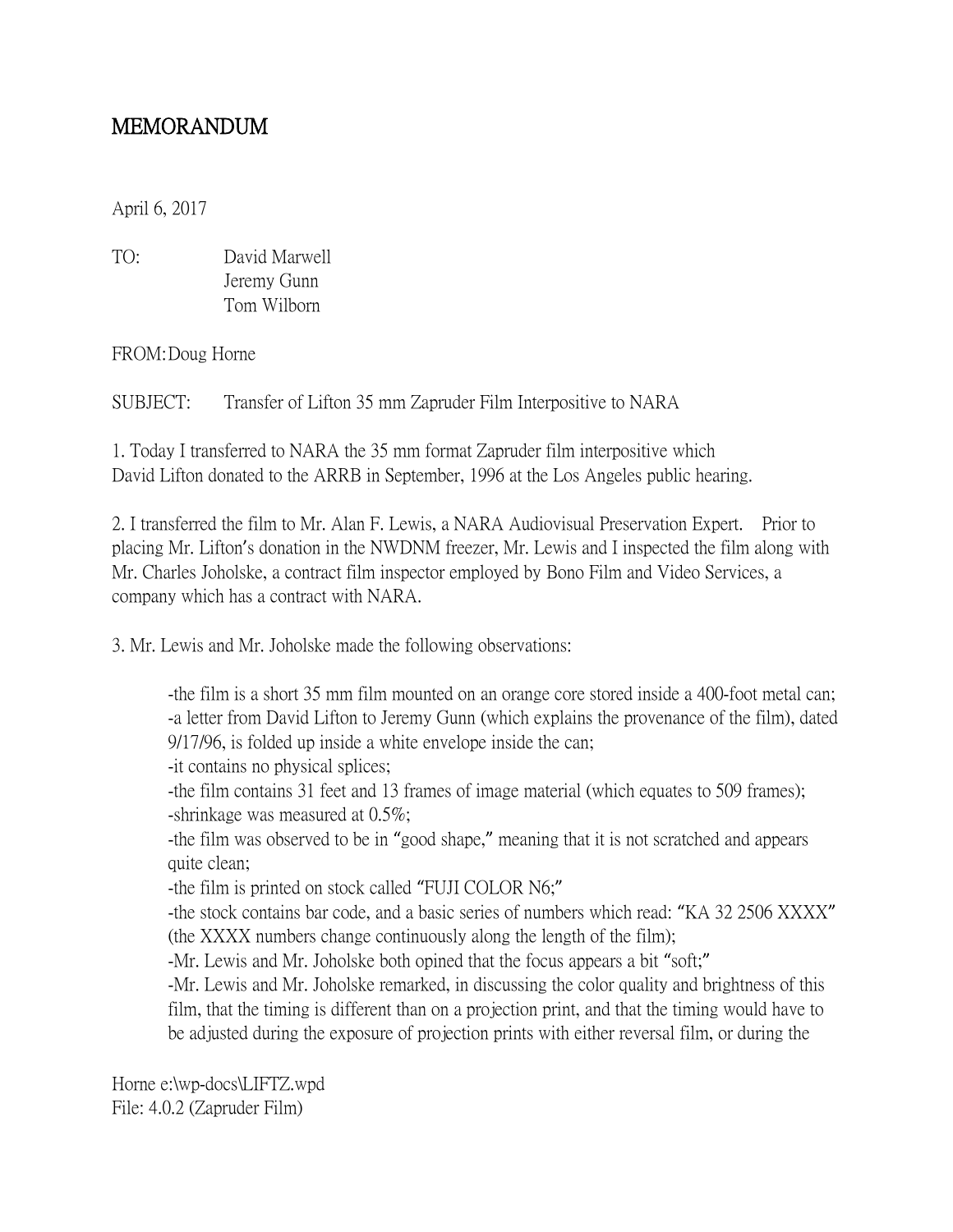making of a negative for the production of projection prints; -the film exhibits a bit of "buckling," or warpage, intermittently along the edges.

## 3. My own observations follow:

-a piece of tape at the head of the film is labeled as follows: "IP#K Head;"

-at the head of the film, photographically printed onto the leader, appears the following handwritten information: "O O O Head F.F. Eo. Neg for I.P., 7/18;"

-at the tail of the film, the following information is photographically printed on the leader: "Negative for Wetgate I.P. 7-10-90;"

-a small hole about 3 mm in diameter (a sync mark) appears in the tail of the film; -none of the edge print information which can be seen on the original film appears on this interpositive;

-the Dealey Plaza bystanders scene is the first image sequence on the film, and is 13.5 frames long (i.e., the same length as on the original film today);

-the famous splices present on the original film (early in the limousine sequence, and again as the limousine disappears behind the road sign) have been photographically printed onto this 35 mm interpositive;

-to this layperson, the frames appeared a little bit "dark," and the colors a little "less vivid" than I expected, but Mr. Lewis and Mr. Joholske both said this was because the "timing" (presumably exposure) was different for an interpositive than for a projection print; -when viewed up close with a magnifying lens, I did notice very fine and precise differentiation between the different hues in the images;

-when viewed through a magnifying lens, the images looked equally as sharp to me as any other version of the Zapruder film frames I had seen--perhaps the opinion, jointly expressed by Mr. Lewis and Mr. Joholske, that the focus was a bit "soft," was a comment that would apply to any 8 mm film which was blown up to a 35 mm format;

-there is framing error present in the interpositive.

4. Conclusions: this interpositive derives from the original Zapruder film, in its "post-Life magazine damage" condition (as demonstrated by the reproduction of the same 13.5 frames of the abbreviated Dealey Plaza bystander sequence, and the photographically printed splices in the interpositive where splices are physically present in the 8 mm film). Furthermore, the presence of framing error near the bottom of each frame verifies that this interpositive derives from the Mo Weitzman 35 mm internegative which he kept because it was of inadequate quality to deliver to the customer,

Horne e:\wp-docs\LIFTZ.wpd File: 4.0.2 (Zapruder Film)